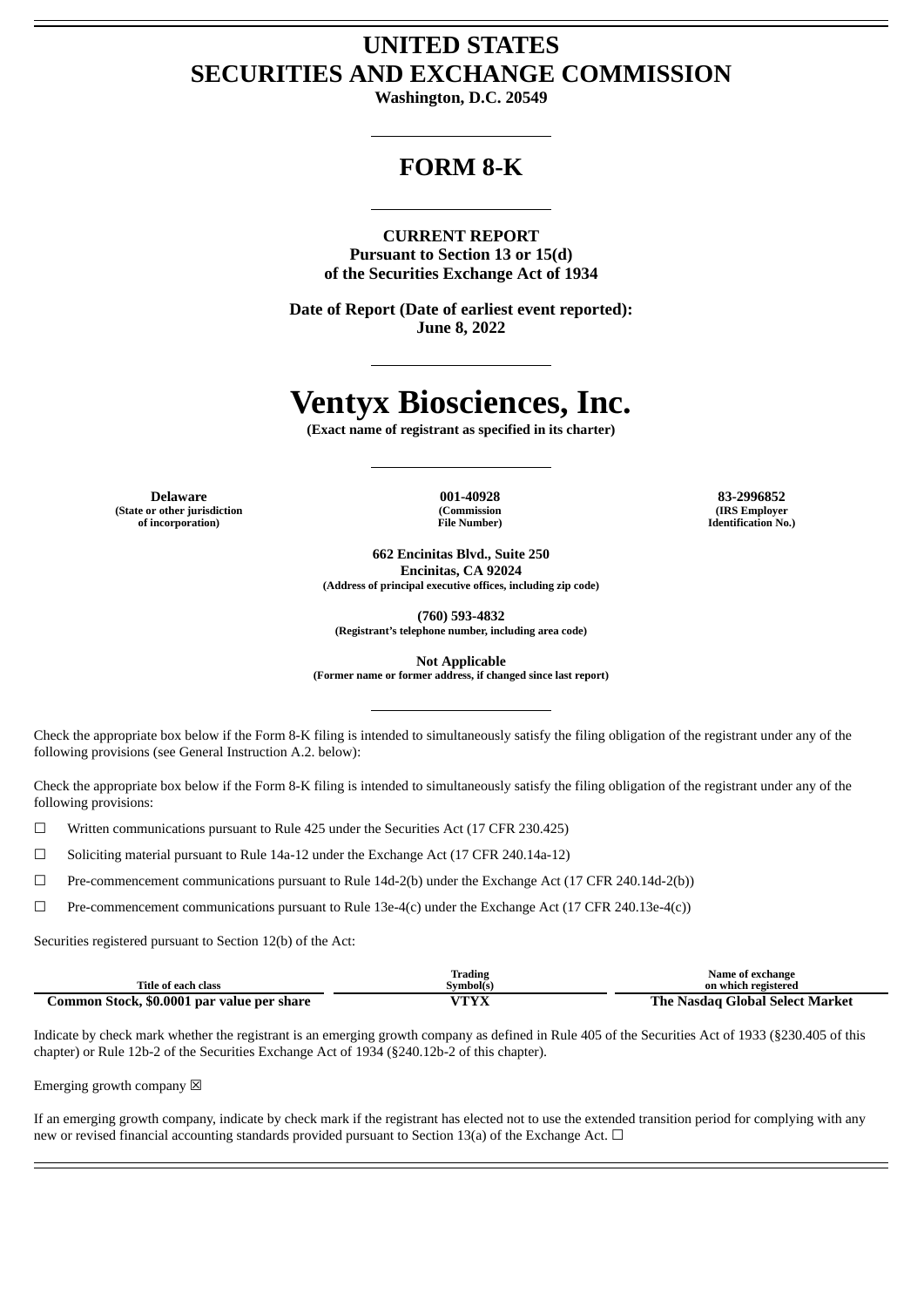#### **Item 5.07 Submission of Matters to a Vote of Security Holders.**

We held our Annual Meeting of Stockholders ("Annual Meeting") on June 8, 2022. Of the 50,908,452 shares of our common stock outstanding as of April 14, 2022, 38,326,647 shares of common stock were represented, either by attending the virtual annual meeting or by proxy, constituting, of the shares entitled to vote, approximately 75.2% of the outstanding shares of common stock. The matters voted on at the Annual Meeting and the votes cast with respect to each such matter are set forth below.

1. **Election of Three Class I Directors**. The following nominees were re-elected by the holders of our common stock to serve as our Class I directors to hold office until our 2025 annual meeting of stockholders and until their successors have been duly elected and qualified:

| Nominee                          | For        | Abstain   | <b>Broker Non-Votes</b> |
|----------------------------------|------------|-----------|-------------------------|
| Raju Mohan, Ph.D.                | 36,398,265 | 867.316   | 1,061,066               |
| Somasundaram Subramaniam, M.B.A. | 36,388,845 | 876.736   | 1,061,066               |
| Sheila Gujrathi, M.D.            | 36,206,972 | 1.058.609 | 1.061.066               |

2. **Ratification of Appointment of Independent Registered Public Accounting Firm.** The appointment of Ernst & Young LLP as our independent registered public accounting firm for the fiscal year ending December 31, 2022 was ratified based on the following results of voting:

| For       |     |     | <b>Votes</b><br>Non-<br>Broker<br>the control of the control of |
|-----------|-----|-----|-----------------------------------------------------------------|
| הי<br>--- | ノエン | 206 | $\overline{\phantom{a}}$                                        |